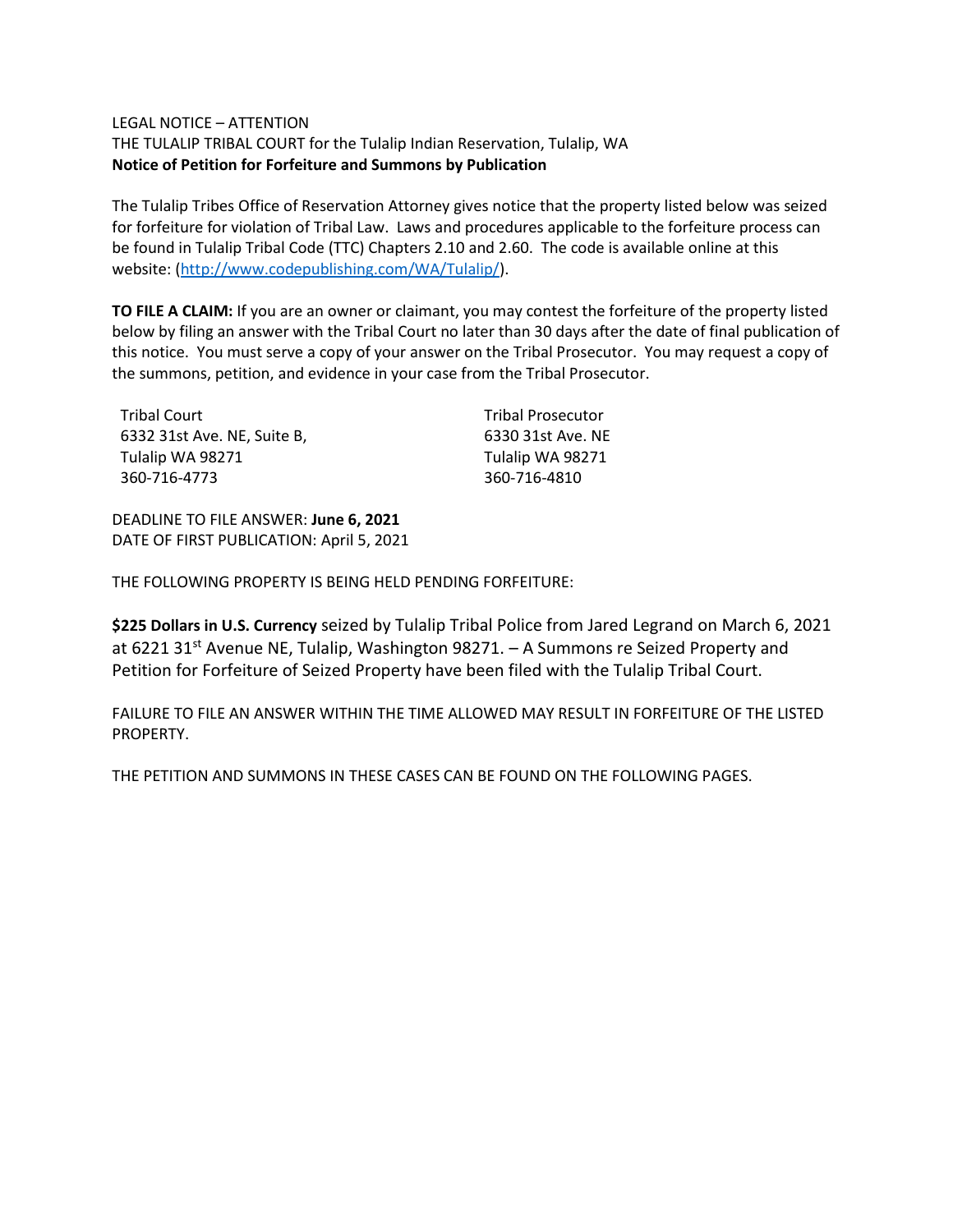|                | 2021 APR - 1 AM 8:37                                                                                 |  |  |
|----------------|------------------------------------------------------------------------------------------------------|--|--|
|                | WALL THEAL COCK                                                                                      |  |  |
| $\overline{c}$ | $\frac{1}{2}$                                                                                        |  |  |
| 3              | IN THE TULALIP TRIBAL COURT<br>FOR THE TULALIP INDIAN RESERVATION                                    |  |  |
| 4              | <b>TULALIP, WASHINGTON</b>                                                                           |  |  |
| 5              | IN REM THE FORFEITURE OF:<br>NO. TUL-CV-FO-2021-0155                                                 |  |  |
| 6              | TWO HUNDRED TWENTY FIVE<br><b>SUMMONS RE SEIZED PROPERTY</b>                                         |  |  |
| 7              | DOLLARS in U.S. Currency (\$225)<br>TPD Incident No.<br>21-0571<br>Primary Officer<br>J. Wilcox      |  |  |
| 8              | (Clerk's Action Required)                                                                            |  |  |
| 9              |                                                                                                      |  |  |
| 10             | TO:<br>Jared Legrand<br>1415 Pine Avenue                                                             |  |  |
| 11             | Snohomish, WA 98291                                                                                  |  |  |
| 12             | YOU ARE HEREBY NOTIFIED that the Tulalip Tribes, Plaintiff, by and through its                       |  |  |
| 13             | prosecuting authority, has filed a petition with the Court that seeks to have forfeited, to the      |  |  |
| 14             | benefit of the Tribes, certain property that you allegedly own, claim, or have an interest.          |  |  |
| 15             |                                                                                                      |  |  |
| 16             | Pursuant to Chapter 2.60.070§(4)(a), of the Tulalip Tribes Code of Law, you have thirty              |  |  |
| 17             | (30) days after you have been served the petition and this summons to file with the Court a          |  |  |
| 18             | response to the allegations described in the petition. No extension of the time for filing the       |  |  |
| 19             | response may be granted. Failure to respond within 30 days may bar you from presenting               |  |  |
| 20             | evidence at any later evidentiary hearing regarding the seized property. Further, if no response     |  |  |
| 21             | is filed within 30 days after service of the petition and summons, the Court, upon motion of the     |  |  |
| 22             | Tribes, shall order the property forfeited to the Tribes.                                            |  |  |
| 23             | Chapter 2.60.070§(4)(b) governs responses to forfeiture petitions. The Clerk's Office                |  |  |
| 24             | does not provide legal advice. It is your responsibility to familiarize yourself with the applicable |  |  |
| 25             | tribal<br>law—which<br>is<br>available<br>from<br>the<br>Clerk's<br>Office<br>on-line<br>and<br>at:  |  |  |
| 26             | http://www.codepublishing.com/WA/Tulalip/                                                            |  |  |

 $\mathbb{R}^3 \subset \mathbb{R}^3$  .

 $\mathbf{1}$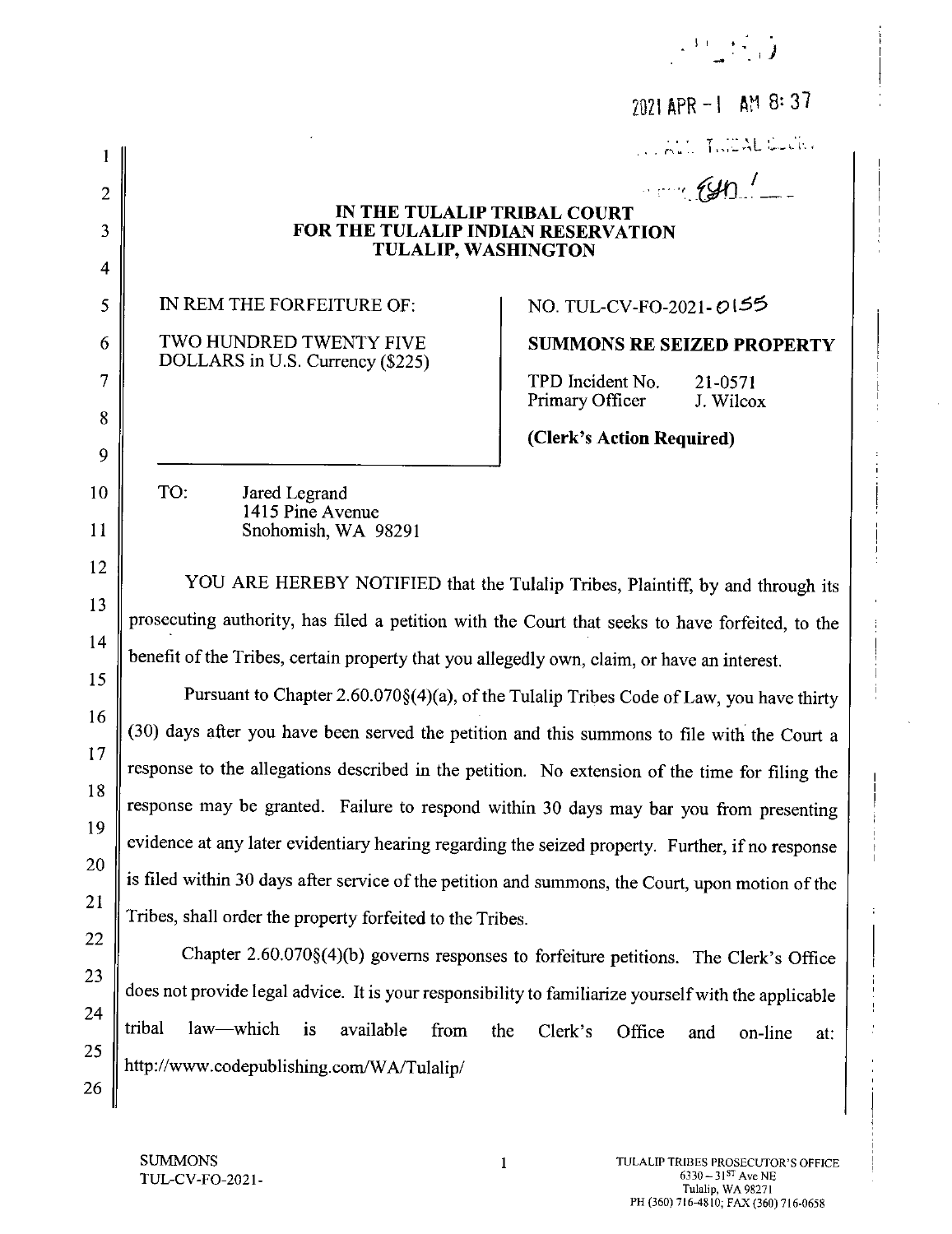| 1                       | Your response must be mailed to, or personally filed with, the Clerk's Office at 6332-  |
|-------------------------|-----------------------------------------------------------------------------------------|
| $\overline{2}$          | 31 <sup>st</sup> Ave NE, Suite B, Tulalip WA 98271.                                     |
| $\overline{\mathbf{3}}$ | Questions regarding the petition should be addressed to the Tulalip Tribes Prosecutor's |
| $\overline{4}$          | Office at 360-716-4810, not to the Clerk's Office.                                      |
| 5                       |                                                                                         |
| 6                       | DATED this $\frac{1}{2}$ day of April, 2021.                                            |
| 7                       |                                                                                         |
| 8                       |                                                                                         |
| 9                       |                                                                                         |
| 10                      |                                                                                         |
| 11                      |                                                                                         |
| 12                      |                                                                                         |
| 13                      |                                                                                         |
| 14                      |                                                                                         |
| 15                      |                                                                                         |
| 16                      |                                                                                         |
| $17\,$                  |                                                                                         |
| 18                      |                                                                                         |
| 19                      |                                                                                         |
| 20                      |                                                                                         |
| 21                      |                                                                                         |
| 22                      |                                                                                         |
| 23<br>24                |                                                                                         |
| 25                      |                                                                                         |
| 26                      |                                                                                         |
|                         |                                                                                         |

 $\bar{z}$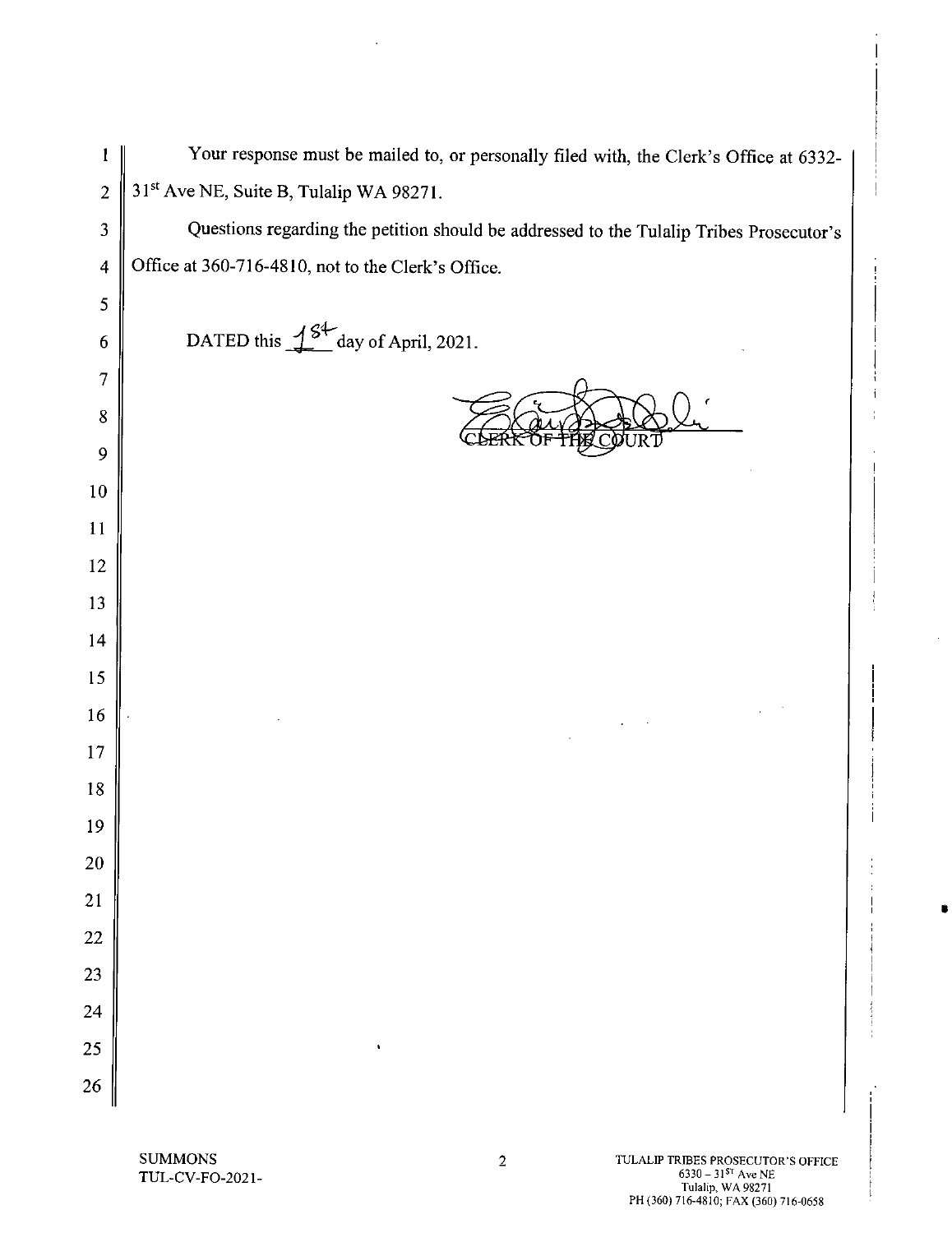|                       | 1                                                                                                             | $\cdots$ $\zeta$ en                                                                  |  |
|-----------------------|---------------------------------------------------------------------------------------------------------------|--------------------------------------------------------------------------------------|--|
|                       | $\overline{2}$                                                                                                |                                                                                      |  |
| 3                     | IN THE TULALIP TRIBAL COURT                                                                                   |                                                                                      |  |
| 4                     | FOR THE TULALIP INDIAN RESERVATION<br>TULALIP, WASHINGTON                                                     |                                                                                      |  |
| 5<br>6                | IN REM THE FORFEITURE OF:                                                                                     | NO. TUL-CV-FO-2021-0155                                                              |  |
| $\overline{7}$        | TWO HUNDRED TWENTY FIVE<br>DOLLARS in U.S. Currency (\$225)                                                   | PETITION FOR FORFEITURE OF<br><b>SEIZED PROPERTY</b>                                 |  |
| $\boldsymbol{8}$<br>9 |                                                                                                               | TPD Incident No.<br>21-0571<br>Primary Officer<br>J. Wilcox                          |  |
| 10                    |                                                                                                               |                                                                                      |  |
| 11                    | COMES NOW the Tulalip Tribes, Plaintiff, by and through its prosecuting authority, to                         |                                                                                      |  |
| 12                    | petition the Court to institute proceedings for the forfeiture of the property described in section           |                                                                                      |  |
| 13                    | I, below. The Court has subject matter jurisdiction over these proceedings, and this Petition is              |                                                                                      |  |
| 14                    | made pursuant to, Chapter 2.60 of the Tulalip Tribes Code of Law.                                             |                                                                                      |  |
| 15                    | I.<br><b>SUBJECT PROPERTY</b>                                                                                 |                                                                                      |  |
| 16                    | As described in detail in Tulalip Police Incident Report #21-0571, which is on file with                      |                                                                                      |  |
| 17                    | the Tulalip Tribal Court under this cause number, on or about the 6 <sup>th</sup> day of March, 2021, Tulalip |                                                                                      |  |
| 18                    | Tribal Police (TPD) seized a \$225 from Jared Legrand in the vicinity of 6221 31st Avenue NE,                 |                                                                                      |  |
| 19                    | Tulalip, Washington in connection with narcotics trafficking on the Tulalip Reservation.                      |                                                                                      |  |
| 20                    | П.                                                                                                            | <b>AUTHORITY</b>                                                                     |  |
| 21                    |                                                                                                               | Because the Subject Money was furnished or intended to be furnished by any person in |  |
| 22                    | exchange for a controlled substance or listed chemical in violation of Tulalip Law, it is subject             |                                                                                      |  |
| 23                    | to forfeiture pursuant to Tulalip Tribal Code 2.60.020§(7).                                                   |                                                                                      |  |
| 24                    | Ш.                                                                                                            | <b>CLAIMANTS</b>                                                                     |  |
| 25                    | Jared Legrand, from whom the subject property was seized, is the only person who the                          |                                                                                      |  |
| 26                    | Tribes knows or has reason to believe has or may assert a claim to the subject property. Jared                |                                                                                      |  |

 $\mathbf{I}$ 

 $\sim$ 

ţ J

 $\bullet$ 

 $\mathbb{R}^n \times \mathbb{R}^n$  .

2021 APR  $-1$  £:18:37

 $\lambda_{\rm max}$ 

 $\overline{1}$